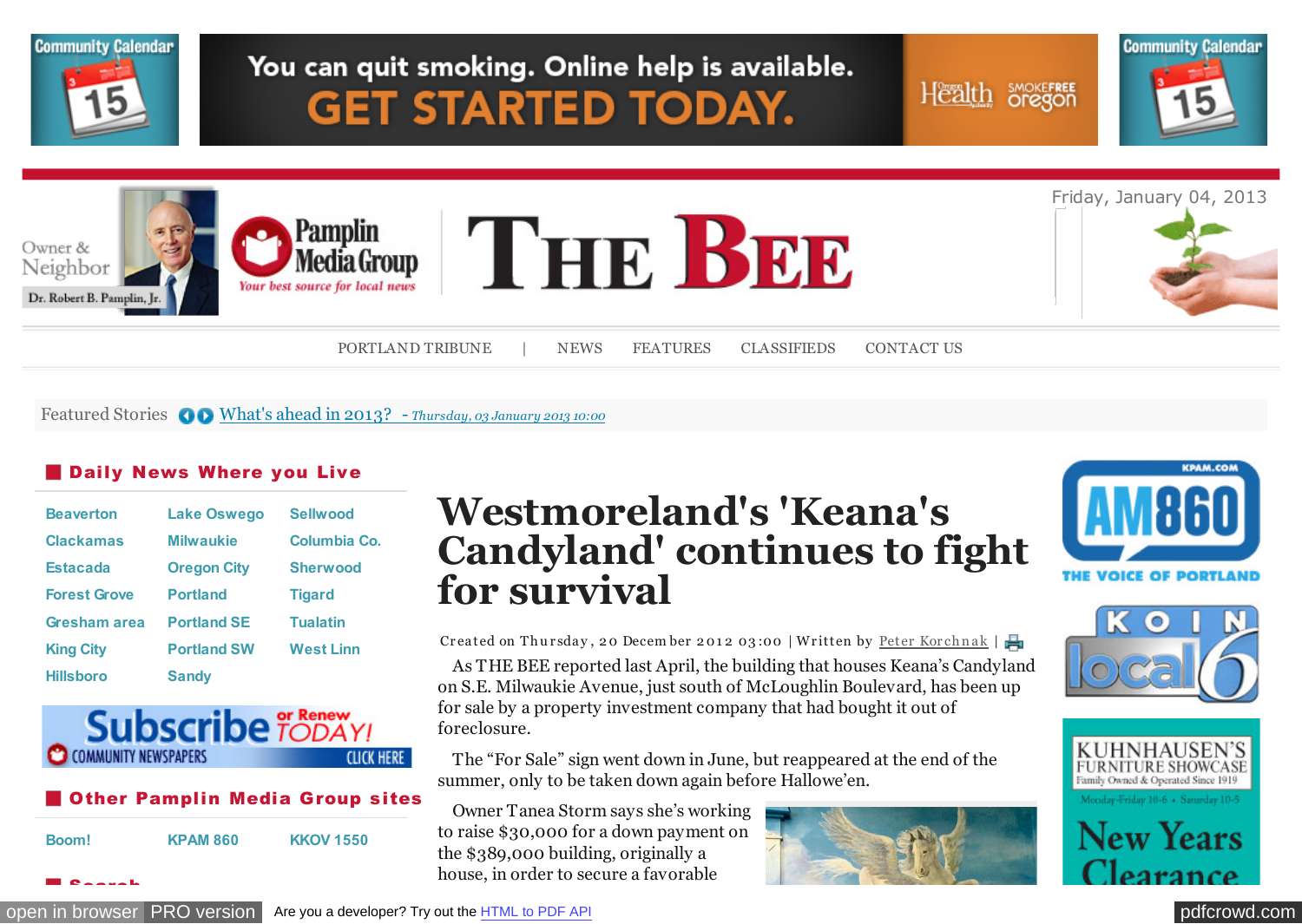**type here...**

#### **[Click here to SEARCH our archives](http://portlandtribune.com/portland-tribune-news/archives)**

**PUBLIC NOTICES** Stay informed about actions by your local government.

 $\overline{\mathbf{v}}$ 

### **News**

- **[Three-neighborhood pursuit ends in](http://portlandtribune.com/sb/74-news/125011-three-neighborhood-pursuit-ends-in-spectacular-smash-up-) spectacular smash-up**
- **[Neighbors force counseling clinic to](http://portlandtribune.com/sb/74-news/124998-neighbors-force-counseling-clinic-to-move-from-westmoreland-) move from Westmoreland**
- **[Families tour restored Marysville School](http://portlandtribune.com/sb/74-news/124999-families-tour-restored-marysville-school)**
- **[January closure for moving Sellwood](http://portlandtribune.com/sb/74-news/125000-january-closure-for-moving-sellwood-bridge-affirmed-) Bridge affirmed**
- **[Midnight lift hoists massive girders for](http://portlandtribune.com/sb/74-news/125002-midnight-lift-hoists-massive-girders-for-max-at-tacoma-street) MAX at Tacoma Street**



mortgage loan. "We lost the building seven years ago to predatory lenders, and we hope to buy it back," Storm asserted. "The investment company has been working with us."

John Regier, owner of JDR Property Investment, says his company extended Candyland's lease twice to give Storm time to find a lender or new owner to lease from. He said, "I'm not in the position to buy and hold because, unfortunately, we have expensive financing on the building."

Despite its being cut down by vandals a number of times, Storm said, "The 'For Sale' sign hurt the business because people thought we were closing."

As Mr. and Mrs. Claus entered the

building to entertain the kids at the December 1st Chocolate Festival [for information about more Holiday events at Keana's Candyland, go online to: [www.keanascandyland.net\],](http://www.keanascandyland.net]) she added, "We've been here for 39 years, and we're still here. We're like the 'Neverending Story'."

In her effort to save Candyland, Storm counts on the support of all Portlanders. As THE BEE went to press, she planned a December 15th fundraising event, featuring the Clauses and a gingerbread house contest. Referring to Candyland's outreach programs for vulnerable kids, she added, "Everything we do goes back to the community. We help kids make dreams come true. The more people help, the more kids will benefit."

If she manages to secure the building, Storm plans to expand Candyland into an interactive children's museum. A minister of 17 years, she also plans to annually improve Christmas decorations on the property, perhaps to make it an Inner Southeast counterpart to the city's famed Peacock Lane.

Until then, although Regier supports Candyland's mission, he has found himself under financial pressure. "[Storm] is a nice woman with a good company and I hope it works out for her. But I've held onto the building longer than I should have. There's only so much that I can do."



by: PETER KORCHNAK - Tanea Storm, owner of Keana's Candyland, the distinctive candy cane house on S.E. Milwaukie Avenue, overlooking the north end of Oaks Bottom.



**20 MINUTES** after you quit smoking, your blood pressure decreases.

You can quit smoking. Online help is available.

GET **STARTED TODAY.** 

**CALL:** 1.800.QUIT.NOW